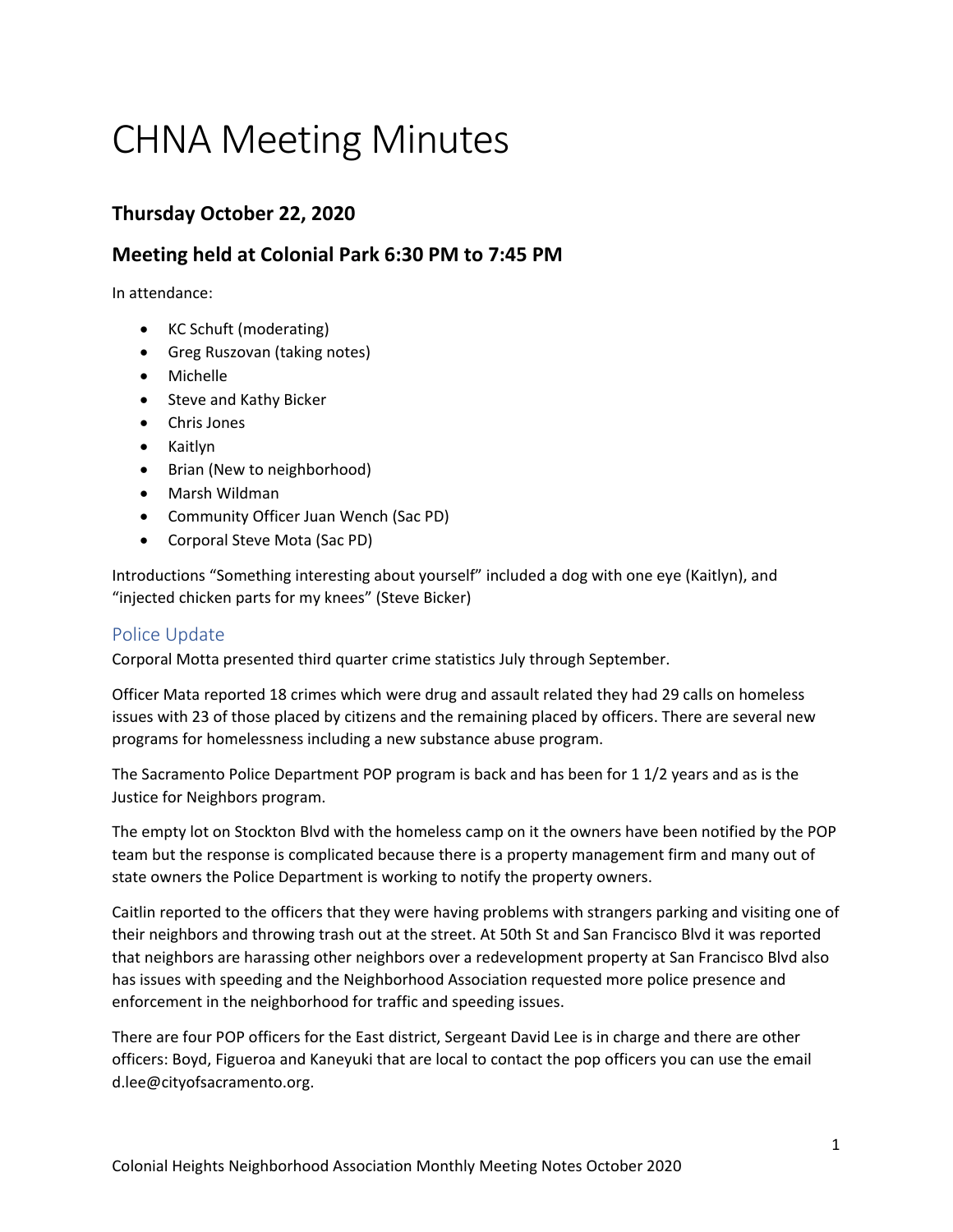There has been a rash of catalytic converter thefts 102 in four weeks this is bad statewide and they're trying to figure out if it's due to local gangs there is a new task force started. The cars affected most are Prius, Camry, Accord, and trucks. If you have had a catalytic converter stolen report to the Sacramento Police Department nonemergency number.

#### Library Update

The library is open there is a voter box at the library with people to accept and give you instructions on and help with checking out books returning books and voting

#### Stockton Blvd Plan Resident Panel Recruitment Meeting Report

Chris Jones and Greg Ruszovan attended a Zoom meeting recruiting neighborhood representatives for a residential panel to advise City Planning on the Stockton Blvd Plan which includes the length of Stockton Blvd south to 65th. Chris reported that there are more representatives from the North End of Stockton Blvd. The goal of the Zoom meeting was to recruit neighborhood representatives to advocate for what appears mostly to be residential concerns. The City is hoping this panel will allow for Stockton Blvd improvement without displacing residents. It was noted that there were few business-related representatives at the meeting. Chris has submitted an application indicating his desire to be on this residence panel.

#### Communications Committee

KC Schuft indicated that not much has happened with the Communications Committee this year. The committee has not met in 2020, nor have the Communictions Guidelines been finalized to be presented to the neighborhood for approval. Goal is for January 2021.

**Communications Guidelines Update has been tabled until the January 2021 CHNA Monthly Meeting.**

### Park Committee

Greg Ruszovan had a telephone conversation with representatives from the City of Sacramento Parks Department. The Parks Department is conducting a survey and is in the process of updating its Parks Master Plan for 2040, and residents are welcome to fill out the survey online this survey announcement was posted in September on the Nextdoor platform the following information is from and email with the City of Sacramento representative.

"This is our website that lists all Master Plan update activities: [http://www.cityofsacramento.org/ParksandRec/Parks/Park-Planning-](http://www.cityofsacramento.org/ParksandRec/Parks/Park-Planning-Development/MasterPlan)[Development/MasterPlan.](http://www.cityofsacramento.org/ParksandRec/Parks/Park-Planning-Development/MasterPlan)

The **Maptionnaire Survey Link**:<https://new.maptionnaire.com/q/4s98auy3fb7d>

Become a "superhero" by lending your voice to the City of Sacramento Parks Master Plan 2040. Take the "Maptionnaire" survey to let the Youth, Parks, & Community Enrichment Department know which parks and recreation programs most need improvement. Complete the survey and enter into a contest to win a Chromebook.

Community members can access information on our Photo Contest and Drawing Activity by going to our Park Master Plan 2040